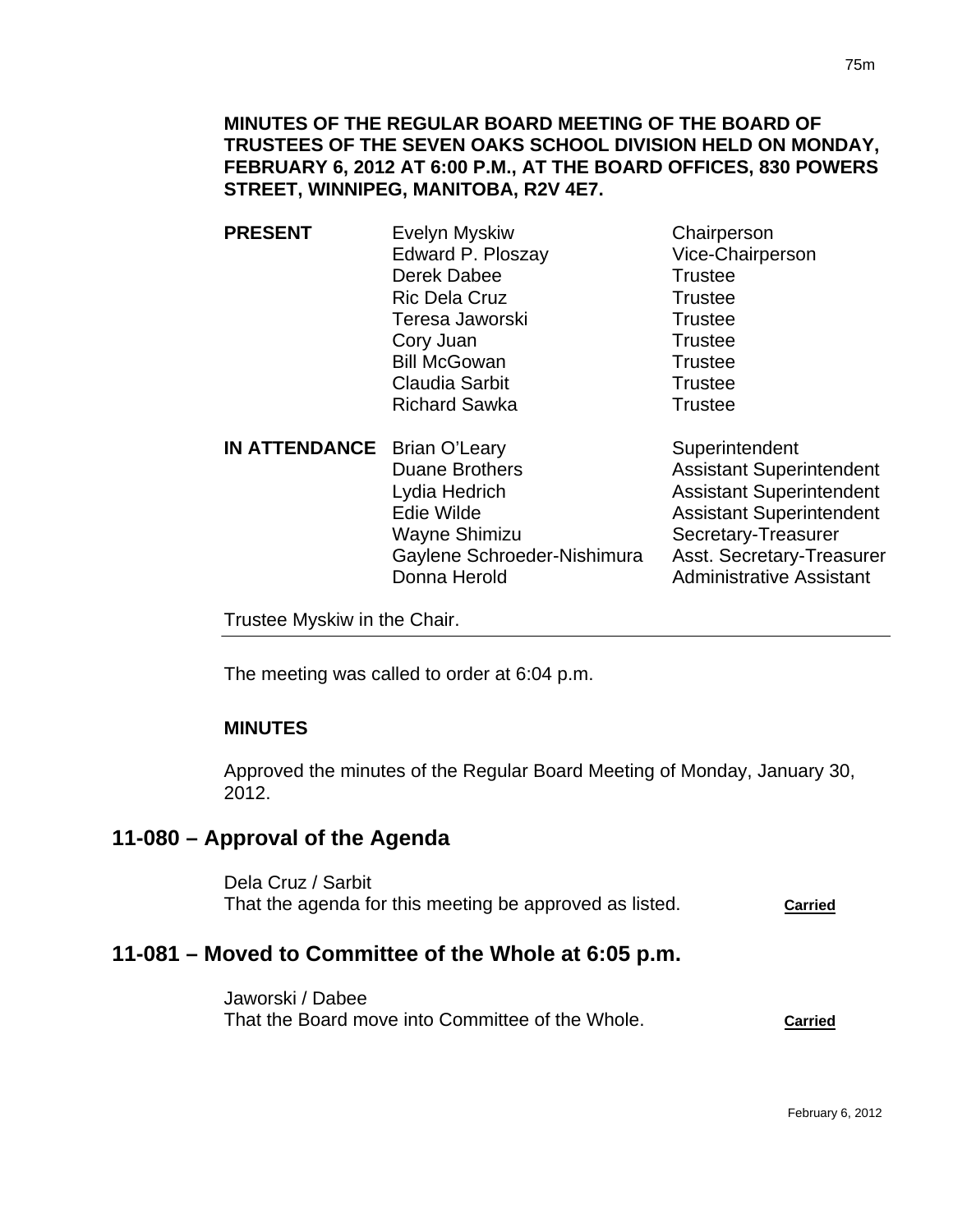Trustee Ploszay in the Chair.

#### **OFFICERS' REPORT**

- Trustees Jaworski and Sawka reported on developments arising from collective bargaining.
- **Trustee Juan reported on the MSBA Regional meeting.**

#### **SUPERINTENDENTS' PERSONNEL REPORT**

## **11-082 – Superintendents' Personnel Report**

McGowan / Ploszay That the Superintendents' Personnel Report be ratified. **Carried**

#### TEACHER APPOINTMENT

Appointed Christine Boniello to a full-time (1.00) Limited Teacher-General (Tern) contract effective January 9, 2012 (indefinite).

#### TEACHER RESIGNATION

Received notice of intent to resign from Jennifer Greene effective February 29, 2012.

#### SUBSTITUTE TEACHER APPOINTMENT

Appointed Amritdeep Purba to a Substitute Teacher contract effective the 2011-2012 school year.

#### EDUCATIONAL ASSISTANT APPOINTMENT

Appointed Michael Manalili to a full-time (1.00) Educational Assistant position effective January 30, 2012.

#### EDUCATIONAL ASSISTANT LEAVE OF ABSENCE

Granted Sylvia Furtado a full-time (1.00) leave of absence, without pay, effective February 8, 2012 to June 29, 2012.

#### EDUCATIONAL ASSISTANT RETIREMENTS

Received notice of intent to retire from Sharon Sadowy, effective February 10, 2012 and Donna Wiwchar effective June 29, 2012.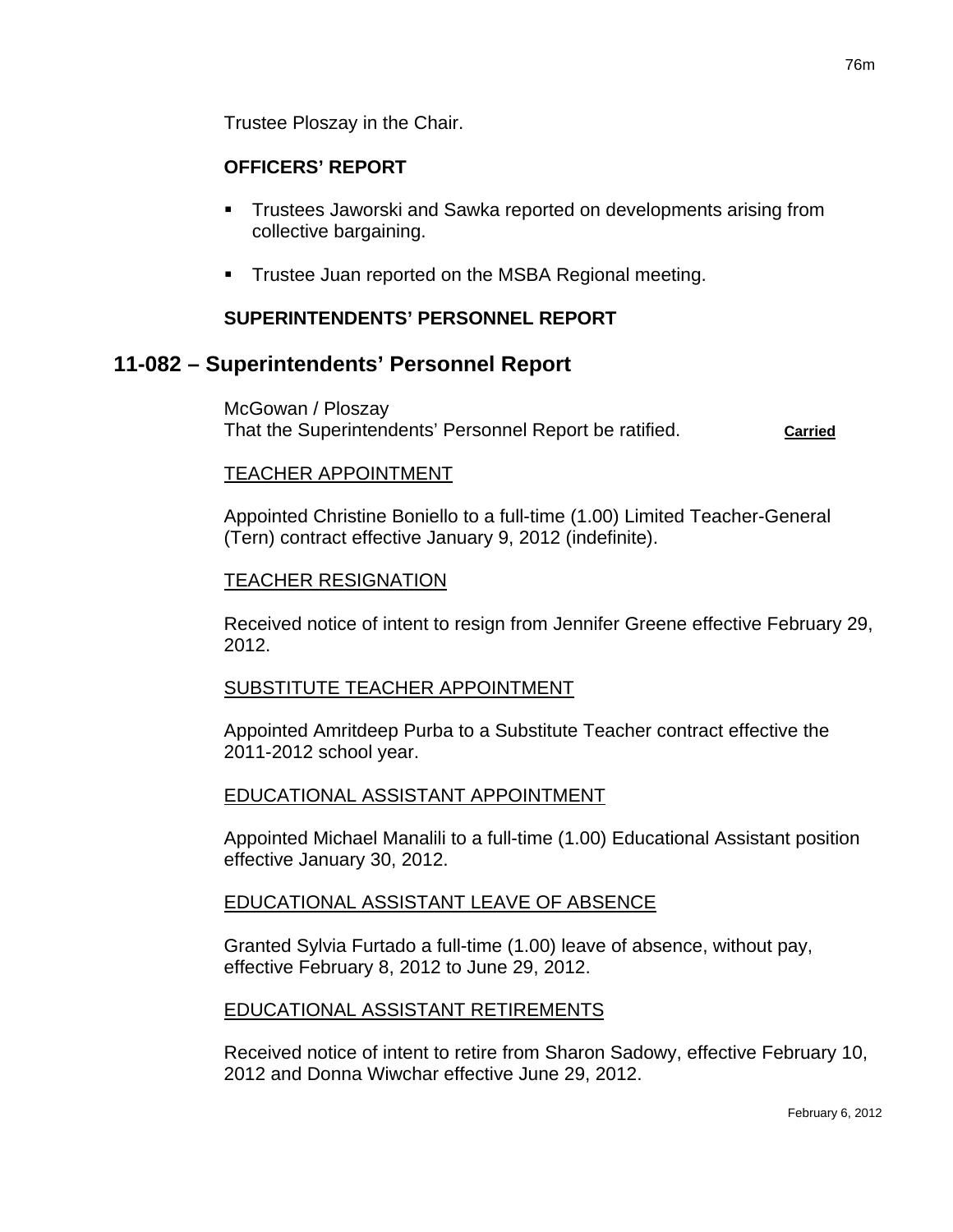## **SUPERINTENDENTS' PERSONNEL REPORT**

## EDUCATIONAL ASSISTANT RESIGNATION

Received notice of intent to resign from Francyn Martini effective June 29, 2012.

## **SUPERINTENDENTS' REPORT**

The following matters were received as information:

- **Personnel Matters.**
- **ACE Awards.**
- **Student Issue.**
- Lease Agreement for Wayfinders, Adult Learning and Adult EAL programs.

# **11-083 – Lease Agreement for Wayfinders, Adult Learning and Adult EAL Programs**

Sarbit / Jaworski

Approved that the Board authorize Administration to negotiate and obtain PSFB approval of a lease agreement for space to house the Wayfinders, Adult Learning and Adult EAL programs. **Carried**

## **SUPERINTENDENTS' REPORT**

- Garden City Collegiate TAA Addition to Garden City East Concept Plan.
- 2012-2013 Draft Budget Update.
- Certificate No. MLB-6863 Amending Certificate No. MLB-2718 Case No. 410/11/LRA (Name changed from Seven Oaks Paraprofessional Association to Educational Assistants of Seven Oaks).
- 2012-2013 Funding of Schools Program Update.
- Maples Collegiate Track and Athletic Field Development Change Order #5.

## **11-084 – MSBA Distribution of Ballots**

Dela Cruz / Dabee Approved that Trustee Myskiw pick up the Manitoba School Boards Association ballots. **Carried**

## **CONSENT AGENDA**

## **11-085 – Consent Agenda**

Jaworski / Juan That the Consent Agenda be approved. **Carried**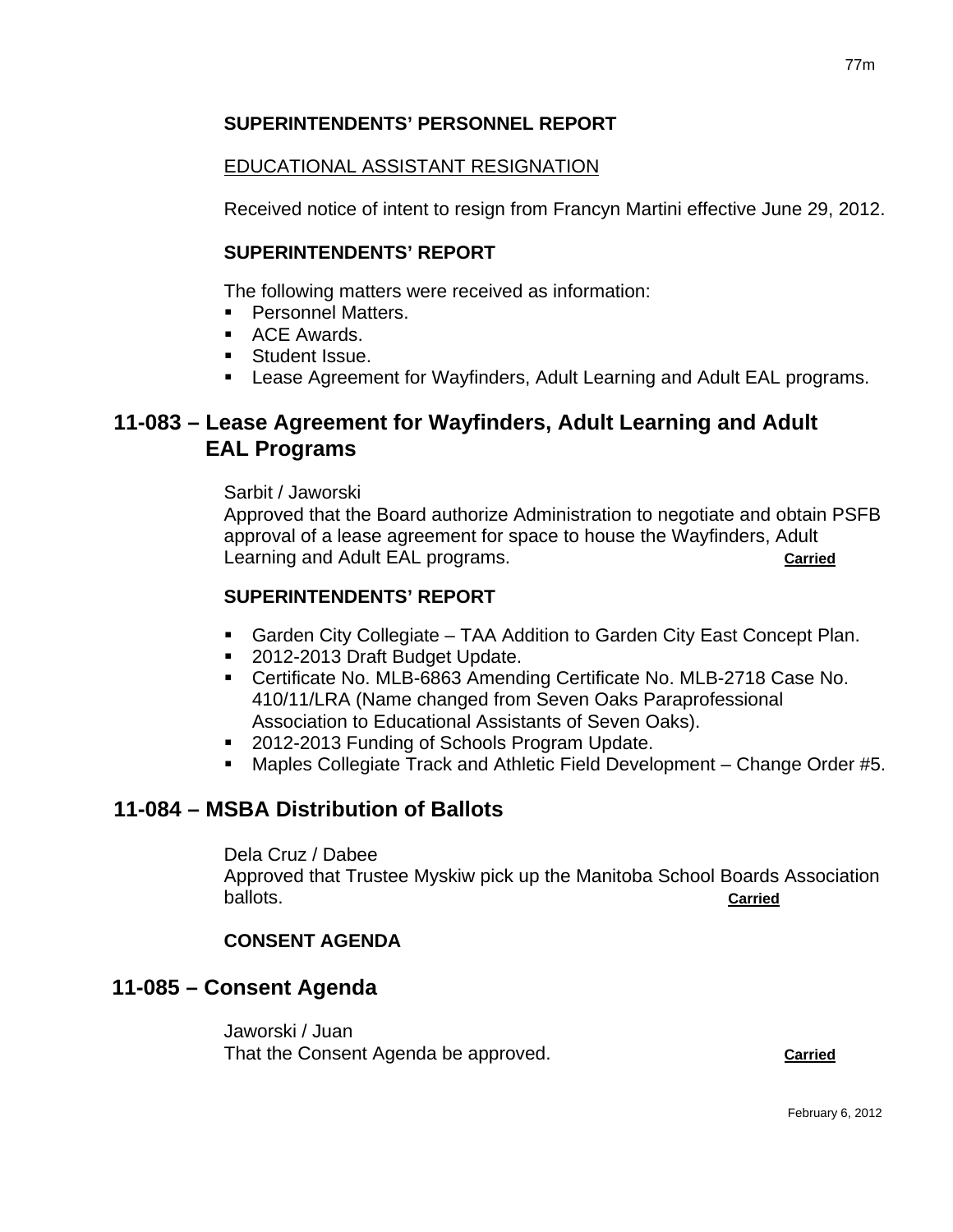## **CONSENT AGENDA**

#### January 2012 Expenditure Listing

That cheques #2121599-#2122009 and #347-#359, US\$ cheques #212065- #212082, direct deposits #20122817-#20123575 and pre-authorized debits #201065-#201072 in the amount of \$3,394,624.48 be approved.

#### Lombard North Group Invoice No. 715-11

That Invoice No. 715-11 for the Leila North Soccer Field Reorientation project, Swinford Park and River Ridge LC in the amount of \$11,177.25 be approved.

#### Norwin Roofing Ltd. Invoice No. 14821

That Invoice No. 14821 for the Constable Edward Finney Roof project in the amount of \$2,238.73 be paid to Norwin Roofing Ltd.

#### Statutory Holdback on Norwin Roofing Invoice No. 14821

That 7-1/2% Statutory Holdback on Invoice No. 14821 for the Constable Edward Finney Roof project in the amount of \$172.88 be paid to the SOSD/Norwin Roofing 437 Finney Roof account.

## **CONFERENCE REPORTS**

Dave Misir, Teacher, H.C. Avery School: National Middle Years Conference, November 10 to 12, 2011 - Louisville, Kentucky.

Andrew Hildebrand, Teacher, H.C. Avery School: National Middle Years Conference, November 10 to 12, 2011 - Louisville, Kentucky.

Katlin Globa, Teacher, H.C. Avery School: National Middle Years Conference, November 10 to 12, 2011 - Louisville, Kentucky.

Heather Oliver, Teacher, Forest Park School: National Association for the Education of Young Children Annual Conference and Expo, November 1 to 5, 2011 - Orlando, Florida.

## **CORRESPONDENCE**

- GO4KIDDS Health Care & Service System Survey.
- **MSBA e-bulletin February 1, 2012.**
- Channel 7 Oaks Nomination for Premier Award for School Board Innovation.